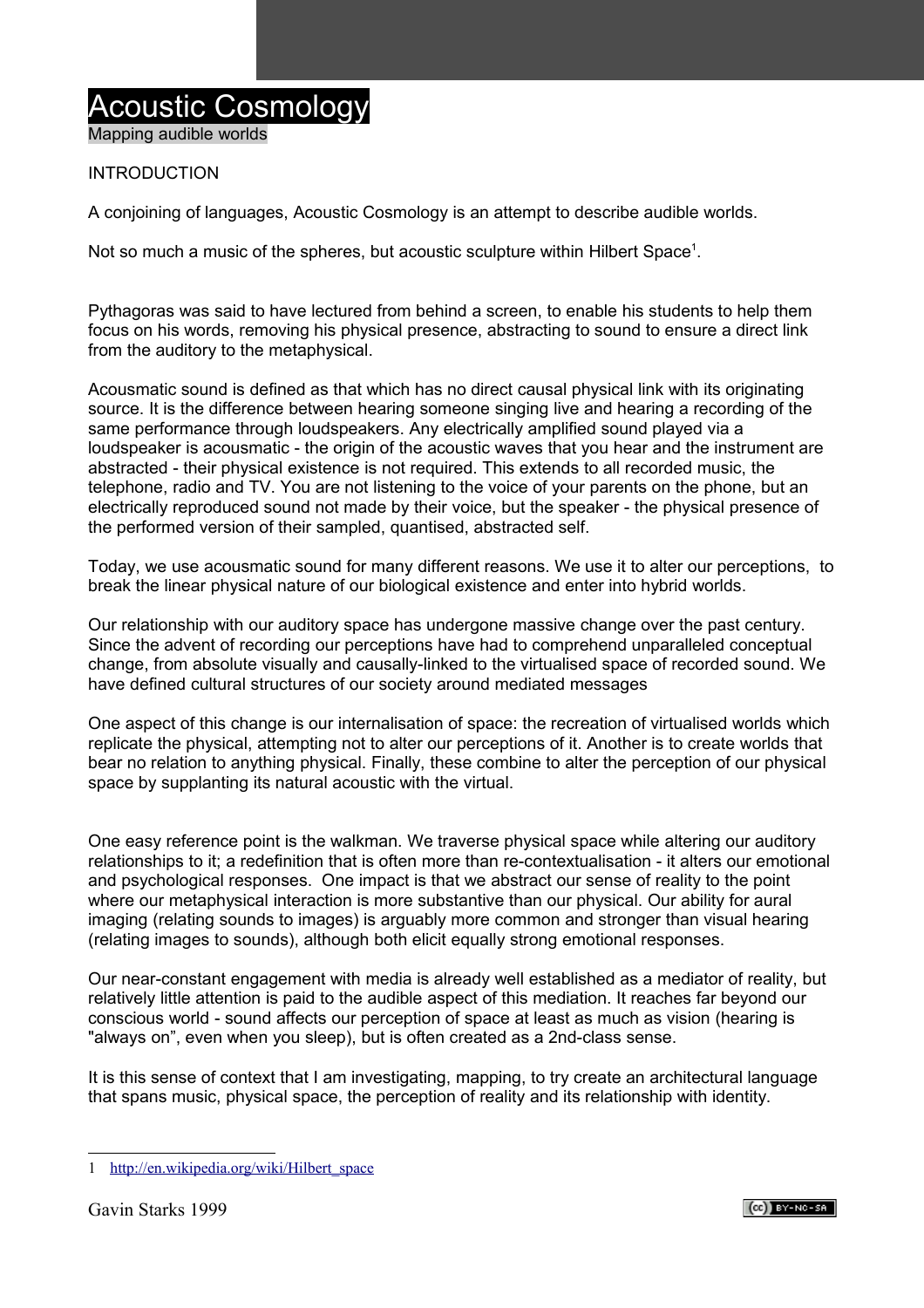Our sound-world is polluted. The places left on Earth that contain only natural sounds are diminishing rapidly, and lead us to a point where our reality is constantly revised, intermediated and an important stability removed. In a world where all sound is a mapping and can be recontextualised, what happens to the meaning of space?

And the meaning of words? The spoken word is no longer necessarily a causal sound. Mediated by the telephone, we have extended the reach of our intermediation devices - to be carried with us everywhere. This changes the nature of words from acoustic to electromagnetic, and alters us as a species. We now emit a constant information aura in the form of a radio transmission.

This links our once auditory communication mechanisms inextricably with "light" - we emit and radiate an abstraction of our auditory communication as a constant transmission. As we extend our digital presence, this becomes entwined with non-verbal information, such as our location and our personal data. The transfer of personal data and communication into the electromagnetic takes us into a quantum mechanical space. Not something you would expect when talking to another human.

It is well known that our first planetary extra-terrestrial presence will be seen as radio and TV transmissions. But if you were to envisage an alien visiting us now, based on scanning the strength of the various signals we emit (pressure or electromagnetic) you would have to assume they should first try a radio transmission at us to communicate.

The mapping of our auditory space now becomes interwoven with mapping radio transmission, the electromagnetic spectrum, digitisation, and quantum mechanics.

There is already a common language linking these and music: mathematics.

I am not trying to define a new set of labels, or a new method of notation. Acoustics, and Music are non label-based languages. The aim is neither to document the methodology nor satisfy the listener. The outcome may be one, both or neither. There is no intentional stance here on sound as a cultural construct, a phenomenology<sup>[2](#page-1-0)</sup> although it does fall into the realms of ontology<sup>[3](#page-1-1)</sup>.

I do build on Wishart's phenomenology of sound, who sought non-circuitous compositional frameworks that existed outside the conventional "lattice". I hope to extend this to a reinterpretation of the fabric that we use to construct these frameworks, invoking what may well be the opposite of Occam's razor.

It would certainly be an achievement if we could define a framework to realise the utterance of a cosmological model.



<span id="page-1-0"></span><sup>2</sup> In this context: the philosophical premise that reality and the experience of it is understood within human consciousness and not independently of it. A method of studying Being.

<span id="page-1-1"></span><sup>3</sup> In this context, for example, what may constitute a non-physical object?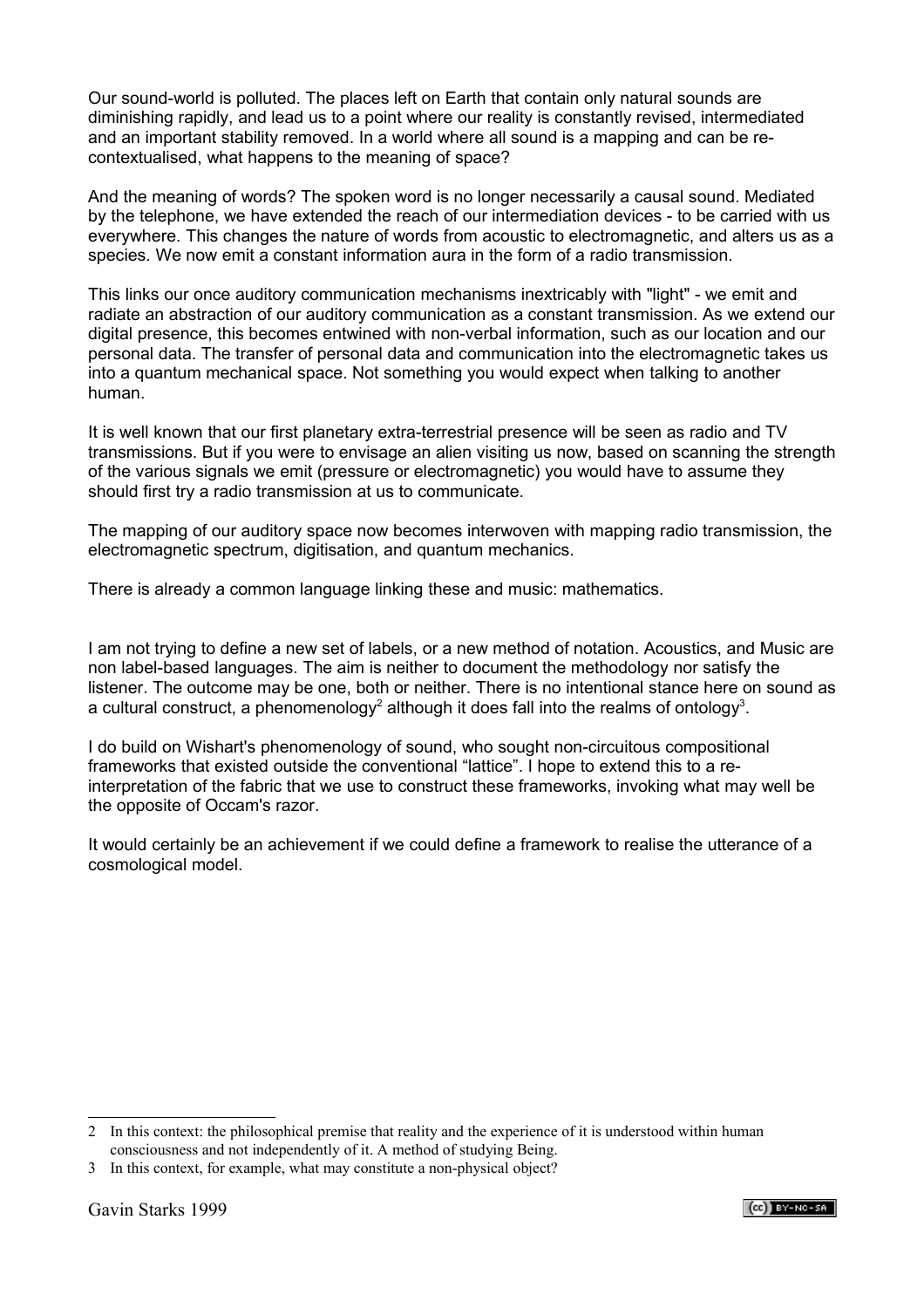## Conjecture:

That there exists a mapping between two mediated languages: music, and mathematics as applied to cosmology.

#### Corollary:

That the description of an acoustic cosmology may yield new mechanisms to disintermediate acoustic spaces that have been forced apart since the advent of the acousmatic world.

#### Discussion

Until very recently, human communication was based on verbal presence. Our scribe culture then dramatically proliferated and extended the reach of knowledge. Over the past century, audio and visual technology has emerged and accelerated to find a place in the communications landscape. Over the past decade, all have combined in a dramatic shift in communications culture. There are frequent apparent "redefinitions" of interaction, combined with a broad sense of being "overwhelmed". The spaces surrounding what were previously autonomous personal, social, media and communication spaces are eroding via digitised media.

All our non-physical communication is now quantised to a level that is "physically aligned with the limits of human perception". There are some interesting immediate derivatives of this statement, most notably that the total logical permutations of text, audio and video are bounded, not infinite. The human-perceived dataverse is huge, but not infinite.

Pressure waves (i.e. sound) can be created in an infinite number of ways. The result, however, is a 2-dimensional phenomena that is perceived and represented as amplitude and time. Every sound conceivable can be expressed as;

$$
2^{(16x44100)} = 5 \times 10^{212406}
$$

per second. The number of options is based on  $2^{16}$  potential values per "word" with a sample size of 44,100 words per second (as per CD). While this number is greater than the number of atoms in the universe and it would take  $10^{212399}$  years to listen to (the universe is  $10^{12}$  years old) it is still finite.

So in a large but finite dataverse, the challenge is navigation.

Our ability to navigate has evolved in complexity from the basic notation, which initially included broad representation of pitch and rhythm, to scores which had very limited language of nuance, timbre or gesture. Our exploration of the micro-structure of soundscapes adds to our repertoire. It opens new aesthetic dimensions for composition, enables deeper sculpting of the acoustic world.

While our documentation of music expanded, we have transitioned from signficant complexity in acoustic instruments, through a comparatively "un-complex" digital instruments into a sonic universe that has increased in size. This increase is a result of the digital age providing tools to navigate beyond the limits of natural and human physics.

In trying to develop Acoustic Cosmology I have spent a lot of time avoiding being a word scribe, attempting to allow the formation of a "wordless" language that mirrors mathematics and music.

Creating visualisations or sonifications of data or algorithms are interesting ways to navigate data spaces. They create a predictable, repeatable experiment, comparable to our scribe-desires to create empirical results. As a non-verbal language they succeed, but there is far more to explore.

Mappings drive creativity. Thoughts into words, perspectives into music, data into visualisations, representations of the tangible and intangible into mediated forms.